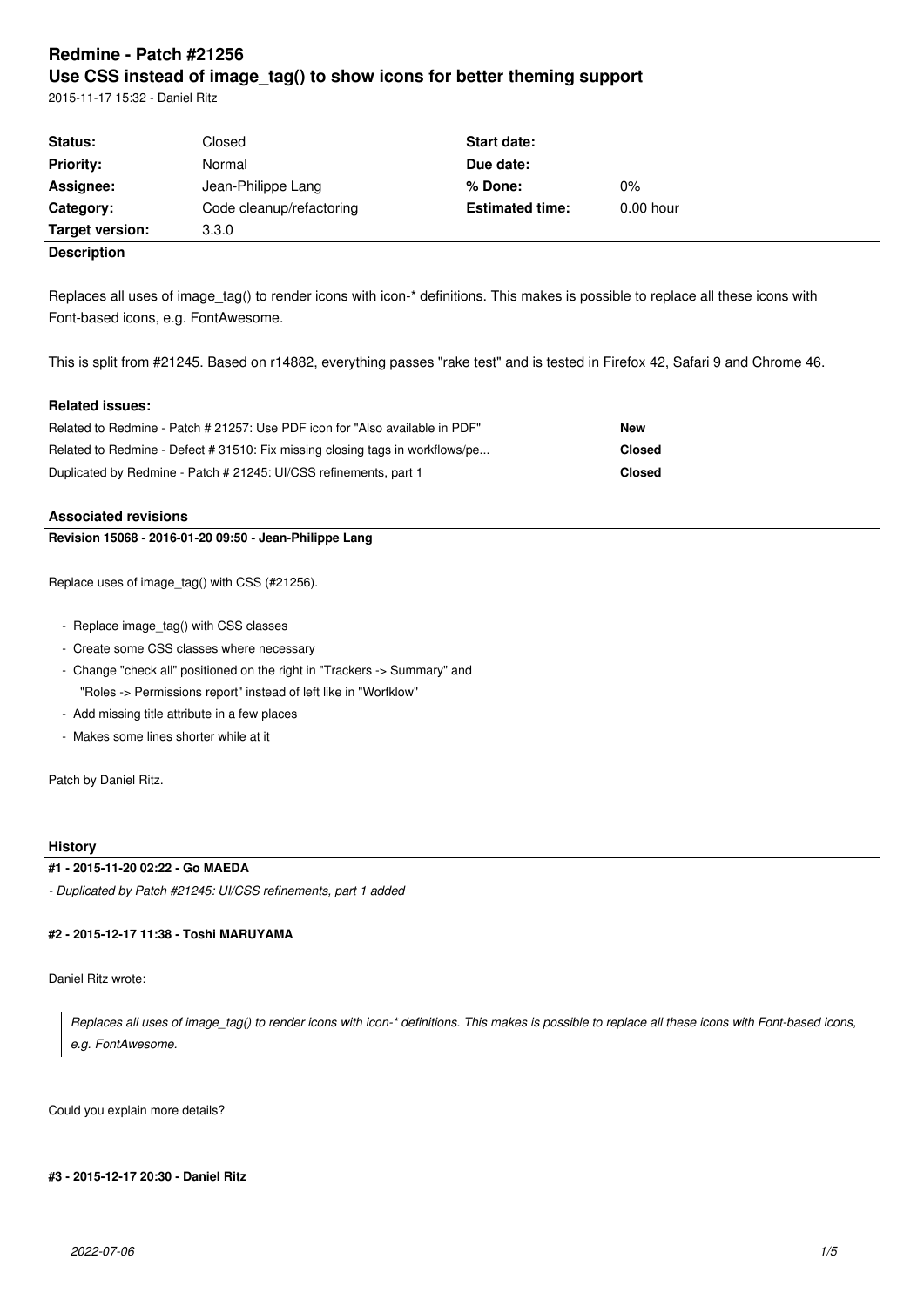*Daniel Ritz wrote:*

*Replaces all uses of image\_tag() to render icons with icon-\* definitions. This makes is possible to replace all these icons with Font-based icons, e.g. FontAwesome.*

*Could you explain more details?*

Currently, in most places where an icon is shown, it's done with CSS classes, e.g. setting class="icon icon-edit" to a <span> or <a> or whatever. This makes it very easy in themes to replace those .png based icons with font-based icons like FontAwesome. However not all icons displayed in the GUI use CSS. Some rely on simple  $\leq$ ima $>$  tags, mostly added with the helper function image tag().

This patch changes all these icons to use CSS classes as well instead of the <img> tags. Icons that did not have a icon-<name> CSS class defined already are added (11 I think). Where necessary, test cases are adapted as well.

Also, this introduces the CSS class icon-only". It is like icon, but does not add additional padding on the right side since no text is expected after this. This is mostly cosmetic. I did it so the look of certain pages does not change, e.g. the sort icons (top, up, down, bottom) in Administration -> Issue statuses.

With this patch, almost all icons in Redmine can be replaced with font-based icons. The only exception being the "search" icon in some input fields. They are done with CSS as background, but there's no replacement for it with font-based icons w/o an additional tag to wrap the input field. But that's for another patch :)

#### **#4 - 2015-12-22 11:39 - Toshi MARUYAMA**

*- Related to Patch #21257: Use PDF icon for "Also available in PDF" added*

#### **#5 - 2015-12-29 22:37 - Tobias Fischer**

I agree, this would be very useful for theme developers!

#### **#6 - 2016-01-09 18:16 - Daniel Ritz**

*- File 0001-Replace-uses-of-image\_tag-with-CSS.patch added*

Updated patch for r15041

## **#7 - 2016-01-16 10:46 - Toshi MARUYAMA**

*- Target version set to 3.3.0*

#### **#8 - 2016-01-20 09:51 - Jean-Philippe Lang**

- *Category changed from UI to Code cleanup/refactoring*
- *Status changed from New to Closed*
- *Assignee set to Jean-Philippe Lang*

Patch committed, thanks for this nice work Daniel.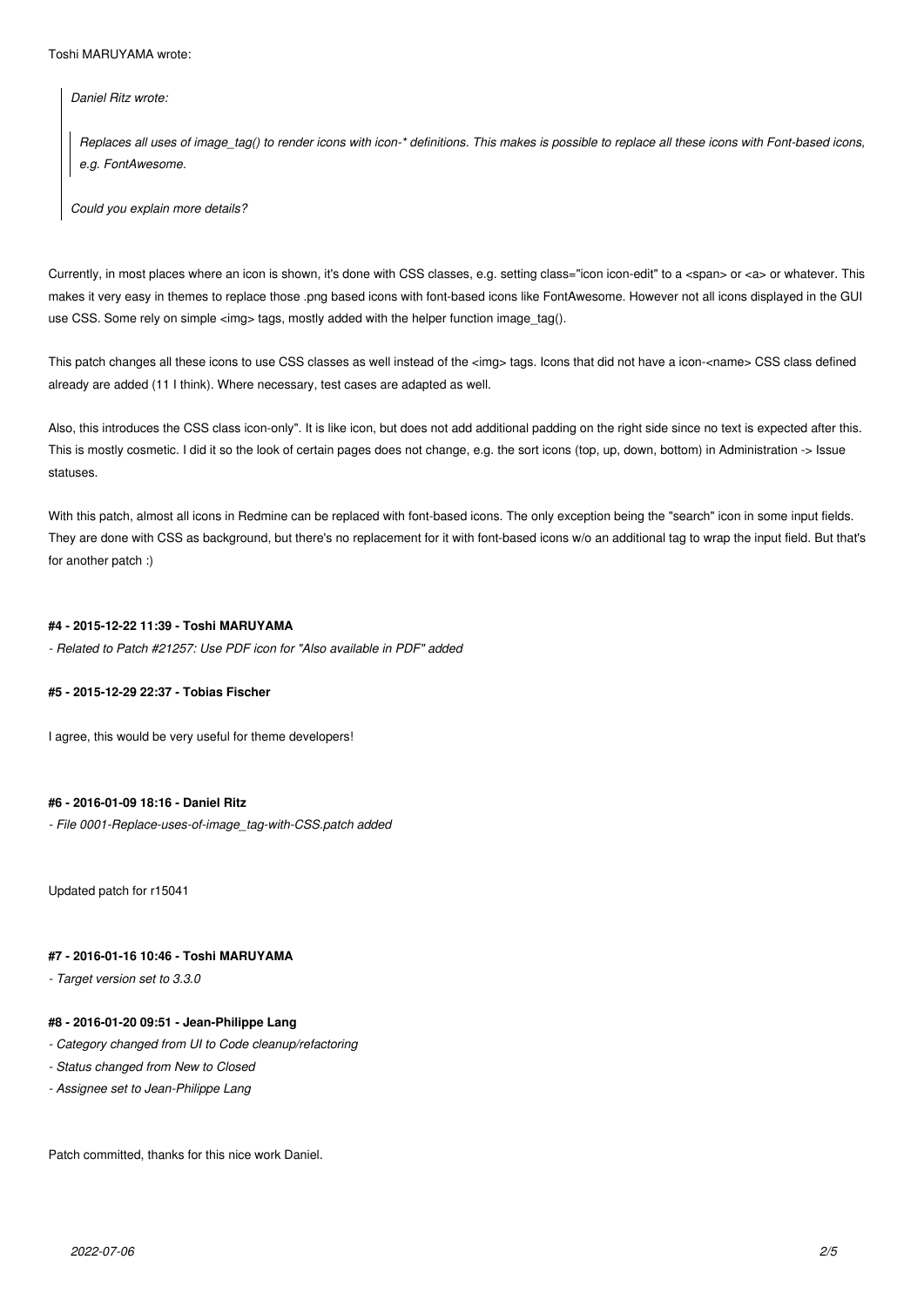Removing the link content and only relying on the icon, which is added via CSS, severely hampers accessibility. To make life easier for screen readers and their users, I think the link description should be made available in a hidden span, e.g. using a technique described in this document.

Only relying on the title attribute might not be sufficient.

*Current user agents and assistive technology provide no feedback to the user when links have title attribute content [available.](https://www.w3.org/TR/2013/NOTE-WCAG20-TECHS-20130905/C7.html)*

https://www.w3.org/TR/2013/NOTE-WCAG20-TECHS-20130905/H33.html

#### **[#10 - 2016-01-21 11:14 - Toshi MARUYAMA](https://www.w3.org/TR/2013/NOTE-WCAG20-TECHS-20130905/H33.html)**

*- Status changed from Closed to Reopened*

Gregor Schmidt wrote:

*To make life easier for screen readers and their users, I think the link description should be made available in a hidden span, e.g. using a technique described in this document.*

Patch welcome.

#### **#11 - 2016-01-21 12:28 - Tobias Fischer**

*- File 21256-label-example.png added*

#### Gregor Schmidt wrote:

*Removing the link content and only relying on the icon, which is added via CSS, severely hampers accessibility. To make life easier for screen readers and their users, I think the link description should be made available in a hidden span, e.g. using a technique described in this document.*

*Only relying on the title attribute might not be sufficient.*

For cases where the icon was missing an adjacent label, I'm completely with you.

However, in most cases, the current icons were "bundled" with a label like this: 21256-label-example.png

The label should then be enough as a description for the CSS icon attached to it, don't you think so?

#### **#12 - 2016-01-21 12:37 - Gregor Schmidt**

*However, in most cases, the current icons were "bundled" with a label like this:*

*The label should then be enough as a description for the CSS icon attached to it, don't you think so?*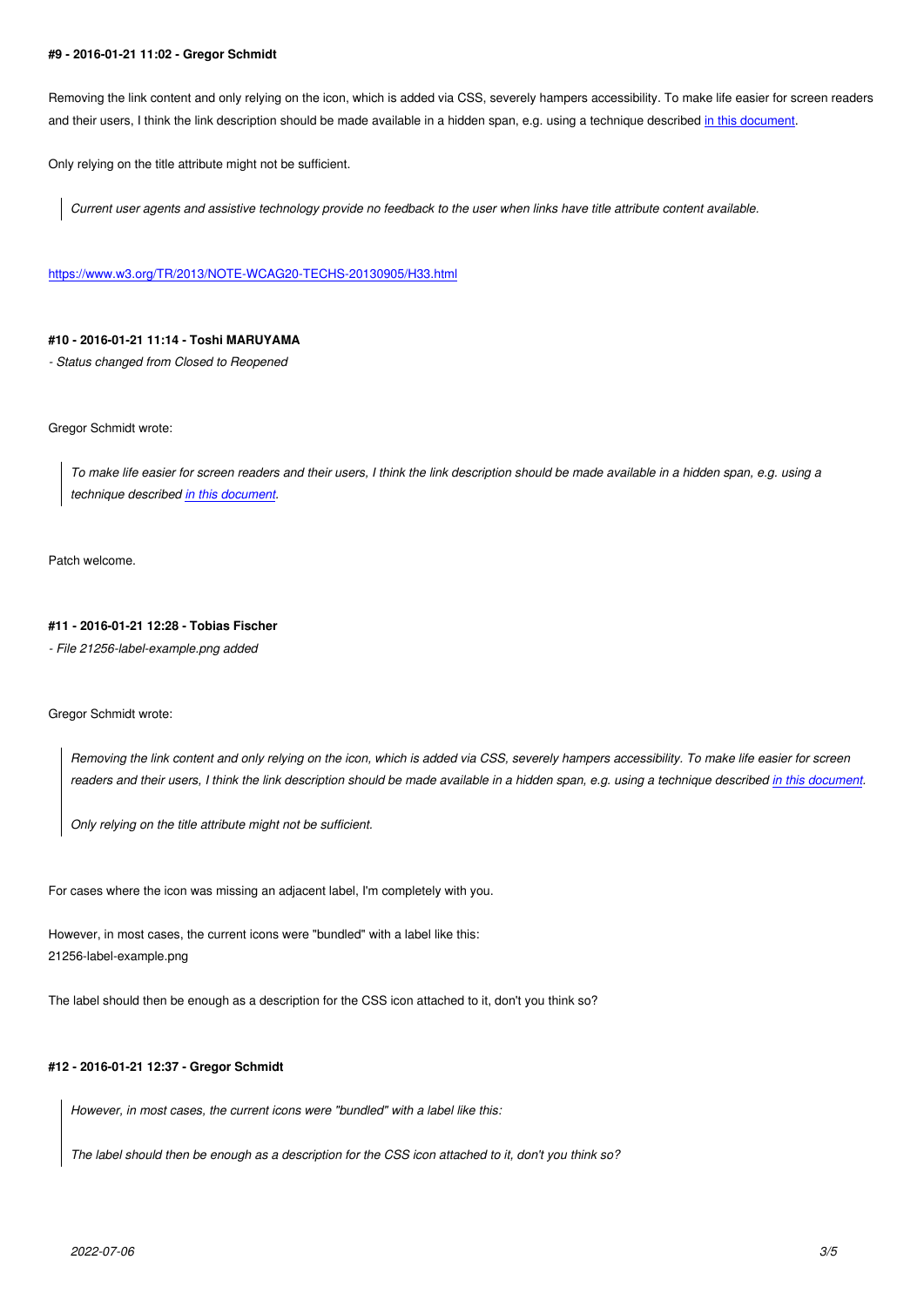But if there's an "empty" link with an icon, next to a text-only link pointing to the same target, then I would say that should be changed to a single link containing the icon and the descriptive text.

#### **#13 - 2016-01-21 12:51 - Daniel Ritz**

Gregor Schmidt wrote:

*However, in most cases, the current icons were "bundled" with a label like this:*

*The label should then be enough as a description for the CSS icon attached to it, don't you think so?*

*You're right. If the link still contains descriptive text, everything is fine.*

*But if there's an "empty" link with an icon, next to a text-only link pointing to the same target, then I would say that should be changed to a single link containing the icon and the descriptive text.*

There should be no such thing as an empty icon link followed by a text-only link with the same target. There are links with icon/text and links with icon only. This patched changed only the latter not to use <img> tags. I'm pretty sure this is no change wrt accessibility. Your suggested hidden span is relatively easy to implement on top of what we have now. It however means checking all icon links. The new icon-only are few and easy to find, but there are others without the "icon-only" class so they need to be checked manually. I can have a look over the weekend if time permits...

#### **#14 - 2016-01-22 10:14 - Gregor Schmidt**

@Daniel: That sounds great.

Also sorry for mentioning it not in my first comment: Thanks for the effort and braveness to create such a big patch in the first place. The changes are a great improvement with respect to extensibility and page speed.

#### **#15 - 2016-01-23 19:02 - Daniel Ritz**

Gregor Schmidt wrote:

*Removing the link content and only relying on the icon, which is added via CSS, severely hampers accessibility. To make life easier for screen readers and their users, I think the link description should be made available in a hidden span, e.g. using a technique described in this document.*

*Only relying on the title attribute might not be sufficient.*

*Current user agents and assistive technology provide no feedback to the user when links have title attribute content available.*

*https://www.w3.org/TR/2013/NOTE-WCAG20-TECHS-20130905/H33.html*

#### Da[niel Ritz wrote:](https://www.w3.org/TR/2013/NOTE-WCAG20-TECHS-20130905/H33.html)

*Your suggested hidden span is relatively easy to implement on top of what we have now. It however means checking all icon links. The new icon-only are few and easy to find, but there are others without the "icon-only" class so they need to be checked manually. I can have a look over the weekend if time permits...*